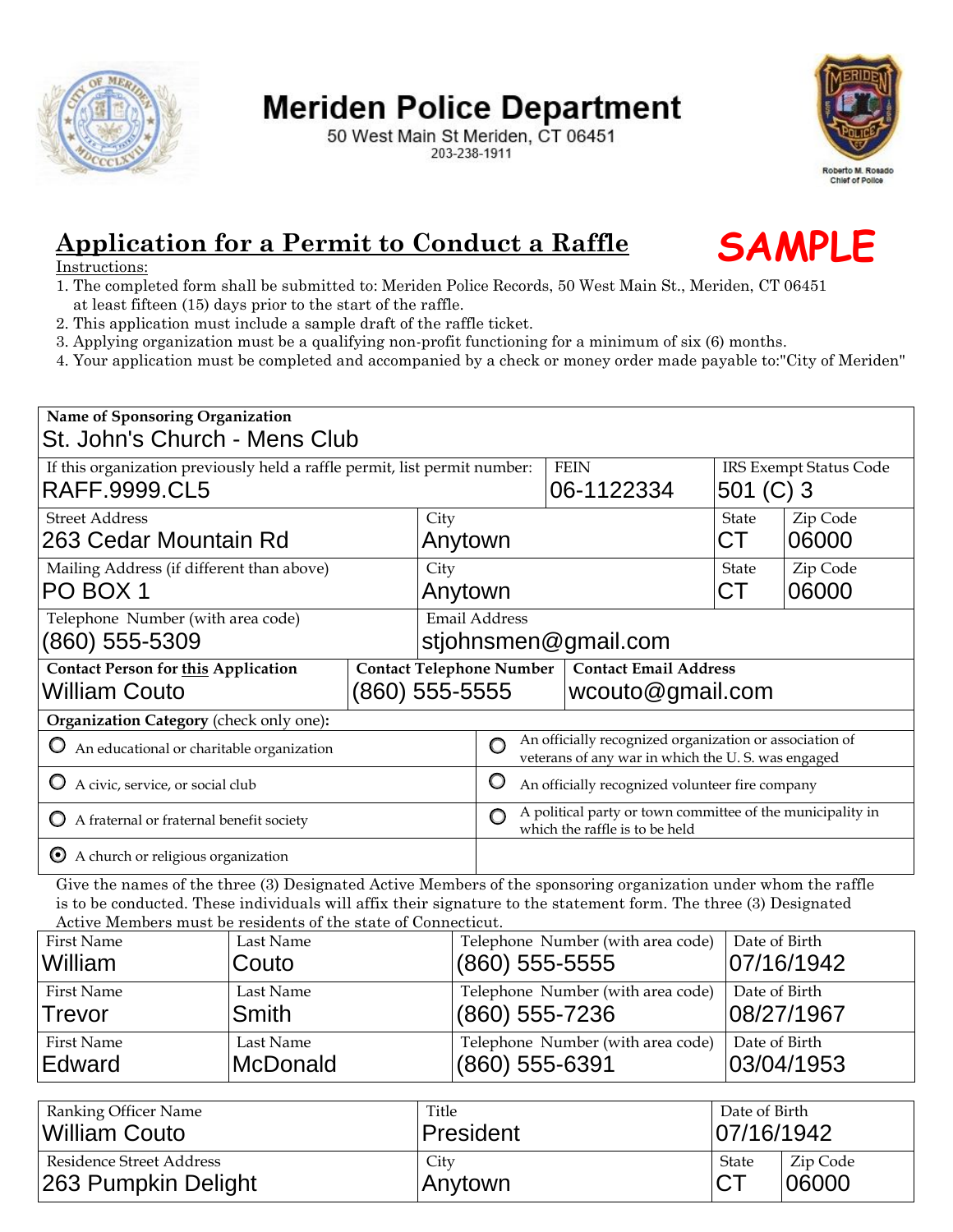| <b>Raffle Classification:</b>                                                                                                                                                                                                                                                                                                                                                |                    |                             |                    |                                 |                                                   |               |                                          |                            |                        |                              |         |
|------------------------------------------------------------------------------------------------------------------------------------------------------------------------------------------------------------------------------------------------------------------------------------------------------------------------------------------------------------------------------|--------------------|-----------------------------|--------------------|---------------------------------|---------------------------------------------------|---------------|------------------------------------------|----------------------------|------------------------|------------------------------|---------|
| $\bigcirc$ Class I<br>\$75.00                                                                                                                                                                                                                                                                                                                                                |                    | $\overline{O}$ Class II     | \$30.00            | <b>Class IV</b><br>\$15.00<br>O |                                                   |               | $\odot$ Class V<br>\$120.00              |                            |                        | $\bigcirc$ Class VI \$150.00 |         |
| Max. aggregate prize                                                                                                                                                                                                                                                                                                                                                         |                    | Max. aggregate prize        |                    | Max. aggregate prize            |                                                   |               | ·Max. aggregate prize                    |                            |                        | ·Max. aggregate prize        |         |
| total of \$15,000                                                                                                                                                                                                                                                                                                                                                            |                    | total of \$2,000            |                    | total of \$100                  |                                                   |               | total of \$50,000                        |                            |                        | total of \$100,000           |         |
| Max. time 3 months                                                                                                                                                                                                                                                                                                                                                           | Max. time 2 months |                             |                    | Max. time 1 month               |                                                   |               |                                          | Max. time 9 months         |                        | Max. time 12 months          |         |
| Allowed 1 per year                                                                                                                                                                                                                                                                                                                                                           |                    |                             | Allowed 3 per year | Allowed 1 per year              |                                                   |               | Allowed 5 per year<br>Allowed 5 per year |                            |                        |                              |         |
| Raffle Description: (Check Only One)                                                                                                                                                                                                                                                                                                                                         |                    |                             |                    |                                 |                                                   |               |                                          |                            |                        |                              |         |
| Winner Need Not Be Present<br>⊙                                                                                                                                                                                                                                                                                                                                              |                    |                             | $\circ$            | Duck Race                       |                                                   |               | Winner Must Be Present                   |                            |                        |                              |         |
| Cow Chip<br>Ő                                                                                                                                                                                                                                                                                                                                                                |                    |                             |                    | <b>O</b> Frog Race              |                                                   |               | (must be on ticket)                      |                            |                        |                              |         |
| Cash Prize<br>(dedicated bank account info required)                                                                                                                                                                                                                                                                                                                         |                    |                             |                    | <b>Bank Name</b>                |                                                   |               | Dedicated Account Number                 |                            |                        |                              |         |
| <b>Special Tuition</b><br>O<br>(dedicated bank account info required)                                                                                                                                                                                                                                                                                                        |                    |                             |                    | <b>Bank Name</b>                |                                                   |               | Dedicated Account Number                 |                            |                        |                              |         |
| <b>Starting Date of Sales</b>                                                                                                                                                                                                                                                                                                                                                |                    |                             |                    | Drawing Date                    |                                                   |               |                                          | Time of Drawing<br>O<br>AM |                        |                              |         |
| January 25, 2015                                                                                                                                                                                                                                                                                                                                                             |                    |                             |                    | May 25, 2015                    |                                                   | 06:00         |                                          |                            |                        |                              | PM<br>⊙ |
| Number of Tickets to be Printed                                                                                                                                                                                                                                                                                                                                              |                    |                             |                    |                                 | Unit Price of Tickets to be Sold (only one price) |               |                                          |                            |                        |                              |         |
|                                                                                                                                                                                                                                                                                                                                                                              | \$5.00<br>10,000   |                             |                    |                                 |                                                   |               |                                          |                            |                        |                              |         |
| Place Where Drawing is to be Held:                                                                                                                                                                                                                                                                                                                                           |                    |                             |                    |                                 |                                                   |               |                                          |                            |                        |                              |         |
| Name of Place                                                                                                                                                                                                                                                                                                                                                                |                    |                             |                    |                                 |                                                   |               |                                          |                            |                        |                              |         |
| St. John's Church Hall                                                                                                                                                                                                                                                                                                                                                       |                    |                             |                    |                                 |                                                   |               |                                          |                            |                        |                              |         |
| <b>Street Address</b>                                                                                                                                                                                                                                                                                                                                                        |                    |                             | City               |                                 |                                                   |               |                                          | <b>State</b>               | Zip Code               |                              |         |
| 263 Cedar Mountain Rd                                                                                                                                                                                                                                                                                                                                                        |                    |                             |                    | Anytown                         |                                                   |               |                                          | <b>CT</b>                  | 06000                  |                              |         |
| List the items of expense intended to be incurred or paid in connection with the holding, operating, and conducting<br>of such raffle and the names and addresses of the persons to whom, and the purposes for which, they are to be paid.<br>*Attach additional sheets as necessary.                                                                                        |                    |                             |                    |                                 |                                                   |               |                                          |                            |                        |                              |         |
| Expense (\$)                                                                                                                                                                                                                                                                                                                                                                 | Name               |                             |                    | <b>Street Address</b>           |                                                   | City          |                                          | State                      | Purpose                |                              |         |
| \$40.00                                                                                                                                                                                                                                                                                                                                                                      |                    | Town of Anytown             |                    | 105 Cedar St.                   |                                                   | Anytown       |                                          | <b>CT</b>                  | <b>Permit Fee</b>      |                              |         |
| \$250.00                                                                                                                                                                                                                                                                                                                                                                     |                    | <b>Quick Printing Shop</b>  |                    | 93 Tremont St                   |                                                   | Anywhere      |                                          | <b>CT</b>                  | Raffle ticket printing |                              |         |
| \$1,500.00                                                                                                                                                                                                                                                                                                                                                                   |                    | <b>Scenic Travel Agency</b> |                    | 1 Reynolds Ln                   |                                                   |               | Anywhere                                 |                            | <b>CT</b>              | Trip to Florida              |         |
| \$32,000.00                                                                                                                                                                                                                                                                                                                                                                  |                    | Larry's Cadillac            |                    |                                 | 95 Curtiss St                                     |               | Anywhere                                 |                            | <b>CT</b>              | Raffle prize                 |         |
| Separately list in detail all items offered as prizes in connection with such raffle, indicate whether or not the items<br>were donated, list the price to be paid by the organization or the retail value of any prize donated, and the names<br>and addresses of persons from whom the items were purchased or by whom donated.<br>*Attach additional sheets as necessary. |                    |                             |                    |                                 |                                                   |               |                                          |                            |                        |                              |         |
| Merchandise                                                                                                                                                                                                                                                                                                                                                                  |                    | Donated<br>Yes/No           | Retail<br>Value    | Amt. Paid<br>by Org.            | Name                                              |               |                                          | <b>Street Address</b>      |                        | City                         | State   |
| 2014 Cadillac CTS                                                                                                                                                                                                                                                                                                                                                            | \$32,000.00<br>no  |                             | \$32,000.00        | Larry's Cadillac                |                                                   | 95 Curtiss St |                                          |                            | Anywhere               | <b>CT</b>                    |         |
| Trip to Florida<br>\$1,500.00<br>no                                                                                                                                                                                                                                                                                                                                          |                    | \$0.00                      |                    | Scenic Travel Agency            |                                                   | 1 Reynolds Ln |                                          | Anywhere                   | <b>CT</b>              |                              |         |

State the specific purpose to which the entire net proceeds of such raffle are to be devoted.

To Help balance the budget for St. John's Catholic school

I certify, under penalty of law (Sec. 53a-157b, Class A Misdemeanor), that the information provided on this application is the truth to the best of my knowledge.

Kenwood CD player |  $yes$   $| $239.99 | $ 0.00 |$  The Music Shop | 1125 Park Ave | Next-Town | CT

At&t cordless phone  $|$  yes  $|$ \$127.00  $|$  \$ 0.00  $|$  Bill's Phone & Appliance 12 Franklin Ave Next-Town  $|$  CT

| Signature of Ranking Officer | Date       |
|------------------------------|------------|
| William Couto                | 10/15/2014 |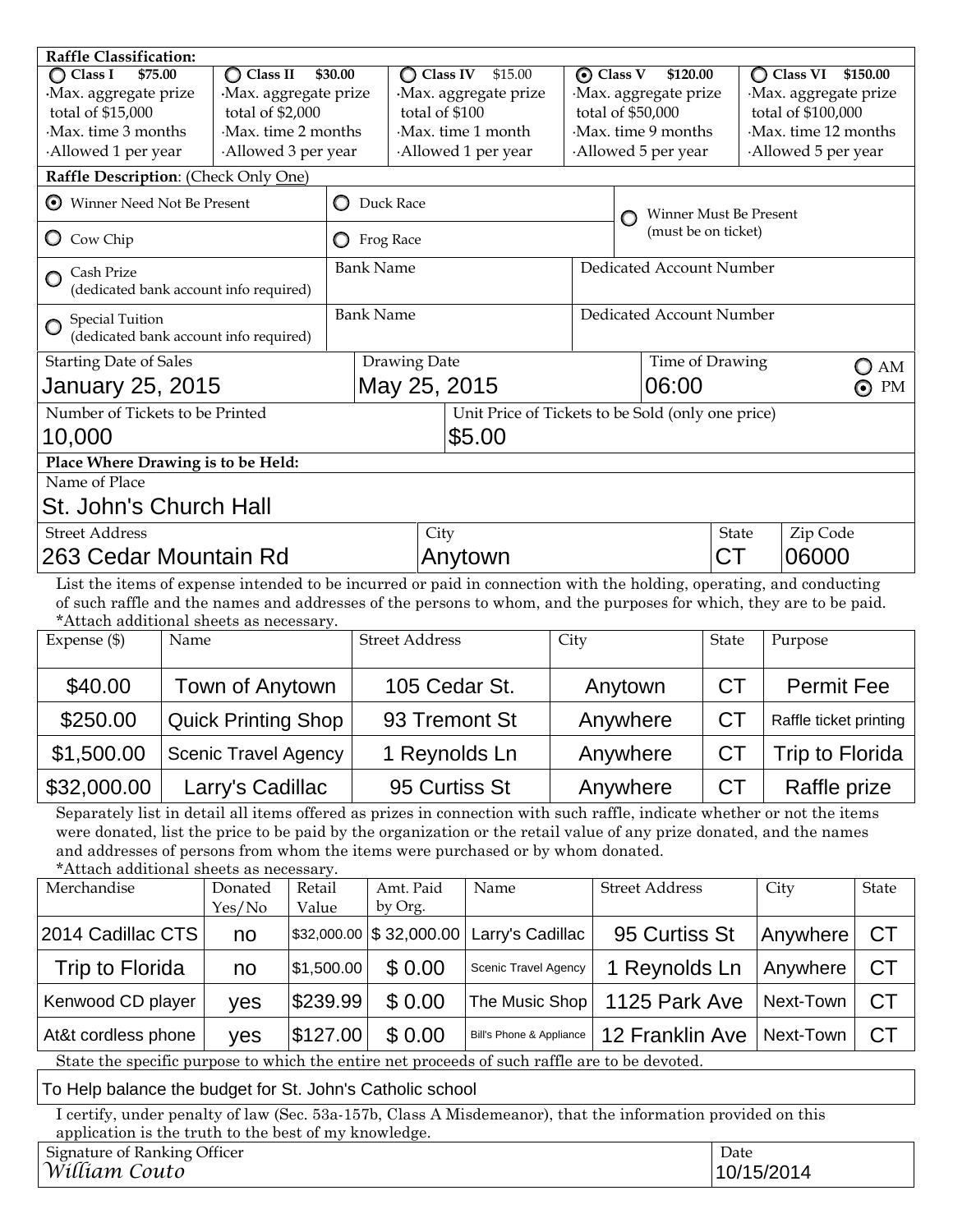

## **Meriden Police Department**

50 West Main St Meriden, CT 06451 203-238-1911



### **SAMPLE**

#### **STATEMENT OF ACTIVE MEMBERS DESIGNATED BY SPONSORING ORGANIZATION UNDER WHOM THE RAFFLE IS TO BE HELD, OPERATED OR CONDUCTED**

We, the undersigned, do hereby EACH make the following statement under the penalty of False Statement with respect to the foregoing application:

- 1. I am a resident of the state of Connecticut.
- 2. I am a bona fide active member of the sponsoring organization making this application to conduct a raffle and all statements contained in this application are true to the best of my knowledge and belief.
- 3. I will be responsible for the holding, operation and conduct of such raffle in accordance with the terms of the permit, the provisions of the Act, and regulations.
- 4. I have never been convicted of a felony.
- 5. I am familiar with the provisions of the Act which PROHIBIT:
	- a. The giving of cash prizes, except with an approved "Class No. 1", "Class No. 2", "Class No. 4", cow-chip, duck-race, golf ball drop ("Class No. 6" only), or frog-race raffle permit.
	- b. The giving of alcoholic beverages as prizes.
	- c. The giving of prizes redeemable for cash.
	- d. The paying of commission, salary, compensation, reward or recompense, directly or indirectly, to any person holding, operating, conducting or assisting therein in the operation of a raffle.
	- e. The promotion or operation of a raffle by other than duly qualified members of the sponsoring organization.
	- f. The giving of pay to any member for his time or effort in connection with a raffle.
	- g. The promotion, conduct or operation of a raffle by a person under the age of 18 or the permitting of same by the sponsoring organization.
	- h. The selling or promoting of the sale of raffle tickets by persons under the age of 16 years, or the permitting of the same by the sponsoring organization.
	- i. The use of funds derived from the raffle for purposes other than as stated in this application.
	- j. The paying of any monies except in reasonable amounts for goods, wares and merchandise furnished or services rendered which are necessary for the operation of a raffle.
- 6. I am familiar with the provisions of the Act which:
	- a. Provide that each raffle ticket shall have printed thereon the time, date and place of the raffle, the three most valuable prizes to be awarded and the total number of prizes to be awarded.
	- b. Require all proceeds from cash prize raffles to be deposited in a special checking account established and maintained by the sponsoring organization, and all raffle expenses and cash prizes awarded shall be paid from such account.
	- c. Require all proceeds from special tuition raffles to be deposited in an approved dedicated bank account and all raffle expenses shall be paid from such account.
	- d. Make mandatory the immediate revocation of a permit to conduct a raffle for a violation of the provisions of the Bazaar or Raffle Act, and which provide that an organization whose permit has been revoked for a violation shall not be granted another permit for a period of three years.
	- e. Provide a fine of not more than one thousand dollars or imprisonment for not more than one year or both for a violation of the Act.

| PRINTED NAMES AND SIGNATURES OF DESIGNATED ACTIVE MEMBERS: |            |                                                |                                                     |  |
|------------------------------------------------------------|------------|------------------------------------------------|-----------------------------------------------------|--|
| NAME (Please print)                                        |            | NAME (Please print)                            | NAME (Please print)                                 |  |
| <b>Trevor Smith</b>                                        |            | William Couto                                  | Edward McDonald                                     |  |
| SIGNATURE AND DATE<br>Trevor Smith                         | 10/15/2014 | SIGNATURE AND DATE<br>William Couto 10/15/2014 | SIGNATURE AND DATE<br>Edward McDonald<br>10/15/2014 |  |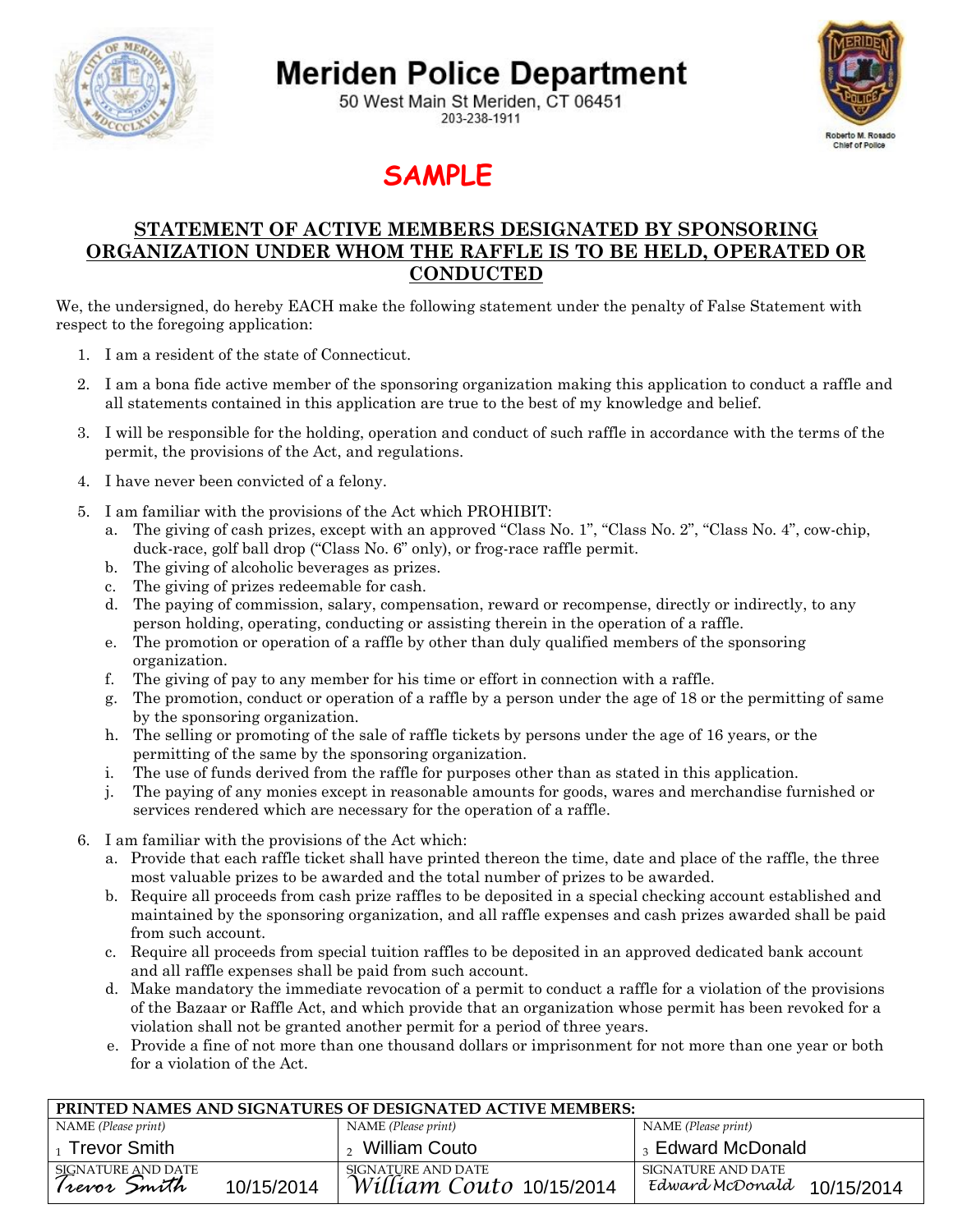|                                               | <b>RAFFLE</b>                                                                                                                         |  |  |  |  |  |
|-----------------------------------------------|---------------------------------------------------------------------------------------------------------------------------------------|--|--|--|--|--|
| <b>ST. JOHN'S CHURCH</b><br><b>MEN'S CLUB</b> | <b>Sponsored by</b><br>ST. JOHN'S CHURCH - MEN'S CLUB                                                                                 |  |  |  |  |  |
|                                               | <b>To benefit</b><br>St. John's Catholic School's Budget                                                                              |  |  |  |  |  |
| NAME                                          | SIX (6) PRIZES TO BE AWARDED                                                                                                          |  |  |  |  |  |
| <b>ADDRESS</b>                                | 1ST PRIZE: 2015 Cadillac CTS<br>Air conditioning, power locks and windows, cruise control, and<br>AM/FM stereo with CD player         |  |  |  |  |  |
|                                               | 2nd PRIZE: Trip for 2 to Orlando, Florida. Includes 6 days/5 nights hotel<br>accommodations and round trip airfare (value \$1,500.00) |  |  |  |  |  |
| <b>TOWN</b>                                   | 3rd PRIZE: 50" flat screen TV                                                                                                         |  |  |  |  |  |
|                                               | 4th PRIZE: Apple iPhone                                                                                                               |  |  |  |  |  |
| <b>STATE_</b>                                 | 5 <sup>th</sup> PRIZE: \$50.00 gift certificate redeemable at Taylor's Food Mart,<br>Market Plaza, 5 Market Road, Anytown, CT         |  |  |  |  |  |
| <b>PHONE (</b>                                | 6th PRIZE: 2 tickets to a performance of Madame Butterfly redeemable at the Winter<br><b>Garden Theater</b>                           |  |  |  |  |  |
|                                               | <b>DRAWING TO BE HELD:</b><br>May 25, 2015 at 11:00 p.m.                                                                              |  |  |  |  |  |
|                                               | St. John's Church Hall<br>263 Cedar Mountain Road<br>Anytown, CT 06000                                                                |  |  |  |  |  |
|                                               | Ticket holders need not be present to win<br><b>PRIZES NOT REDEEMABLE FOR CASH AND EXCLUDE ALCOHOLIC BEVERAGES</b>                    |  |  |  |  |  |
| No. 00000                                     | No. 00000<br><b>Price: \$5.00</b>                                                                                                     |  |  |  |  |  |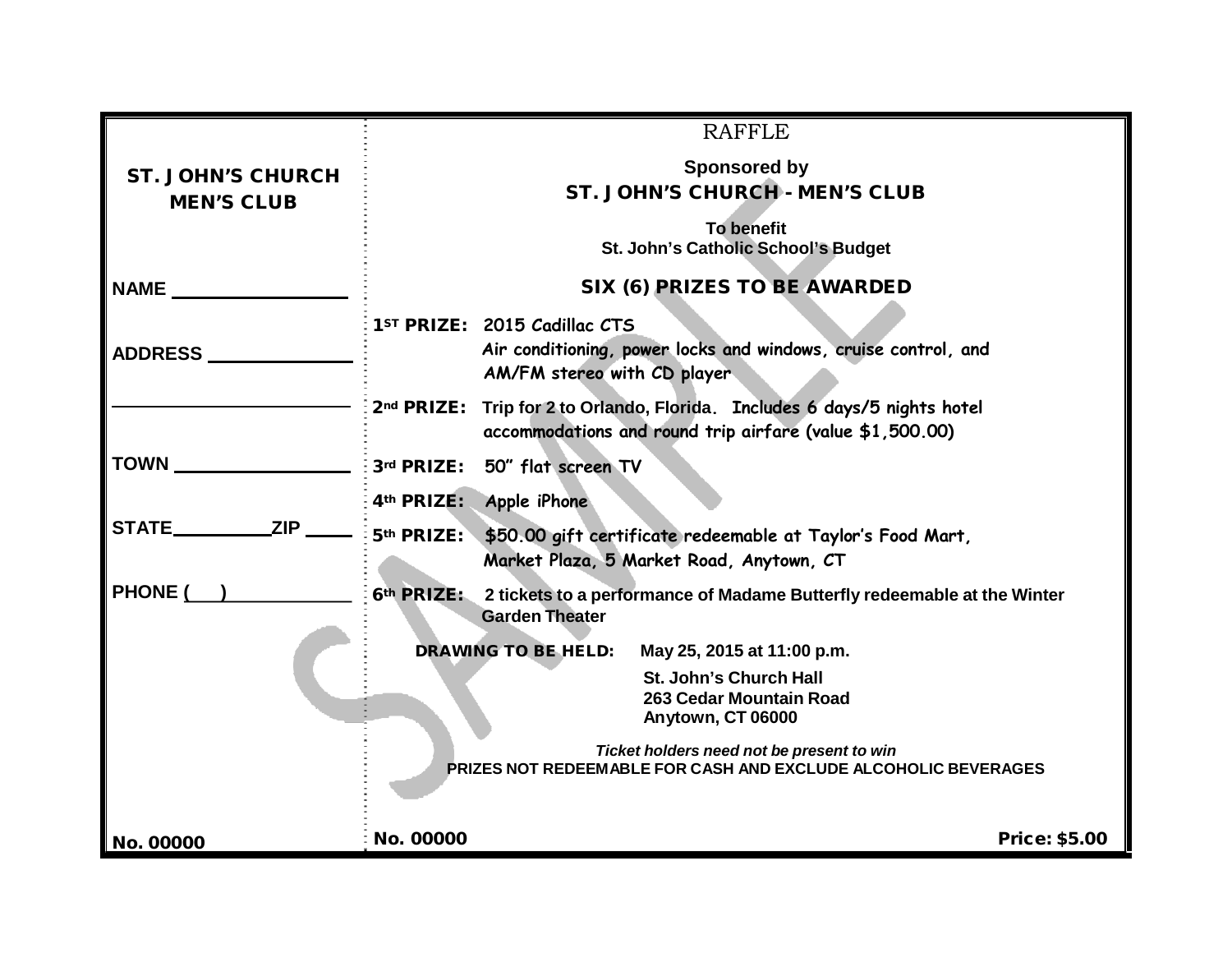#### **Page 1 of 5 Sample Raffle Application Instructions INSTRUCTIONS TO COMPLETE A RAFFLE APPLICATION**

Please complete each section on the Application for a Permit to Conduct a Raffle form, the Statement of Active Members form, and provide a sample raffle ticket. A step-by-step set of instructions is listed below in order to ensure proper completion of the forms.

#### **APPLICATION FOR A PERMIT TO CONDUCT A RAFFLE**

- 1. If the organization has a determination letter from the IRS confirming the organization's exempt status, please include a copy.
- 2. Provide a complete name and address (number, street, city/town, state, zip) of the sponsoring organization.
- 3. Provide a complete **mailing** address (number, street, city/town, state, zip) of the sponsoring organization.
- 4. Provide a telephone number and email address.
- 5. Provide the name, telephone number, and email address of the **contact** person for this application.
- 6. Choose one of the seven (7) categories that applies to your organization.
- 7. Give the complete name, telephone number, and date of birth (month, day, year) for each of the three Designated Active Members

 **Note:** The three Designated Active Members **MUST** be residents of the State of Connecticut and at least **eighteen** years of age.

- 8. Provide the complete name (first, middle, last), title, complete date of birth (month, day, year), and complete home address (number, street, city/town, state, zip) for the officer of the sponsoring organization.
- 9. Choose the raffle classification for this application.
- 10. Choose the description that best describes this raffle (**only choose one**).
- 11. Complete bank information if applicable.
- 12. Provide the starting date and the terminating date (month, day, and year) of the raffle, along with the time (including a.m. or p.m.) for the raffle drawing.
- 13. Provide the number of tickets to be printed and the uniform price (ie: no discounting for volume).
- 14. Provide a complete address (name of place, number, street, city/town, state, zip) of the place where the raffle drawing is to be held.
- 15. Provide all of the expenses directly incurred for the raffle activity including permit fees and ticket printing etc. and the names and addresses to whom they were paid.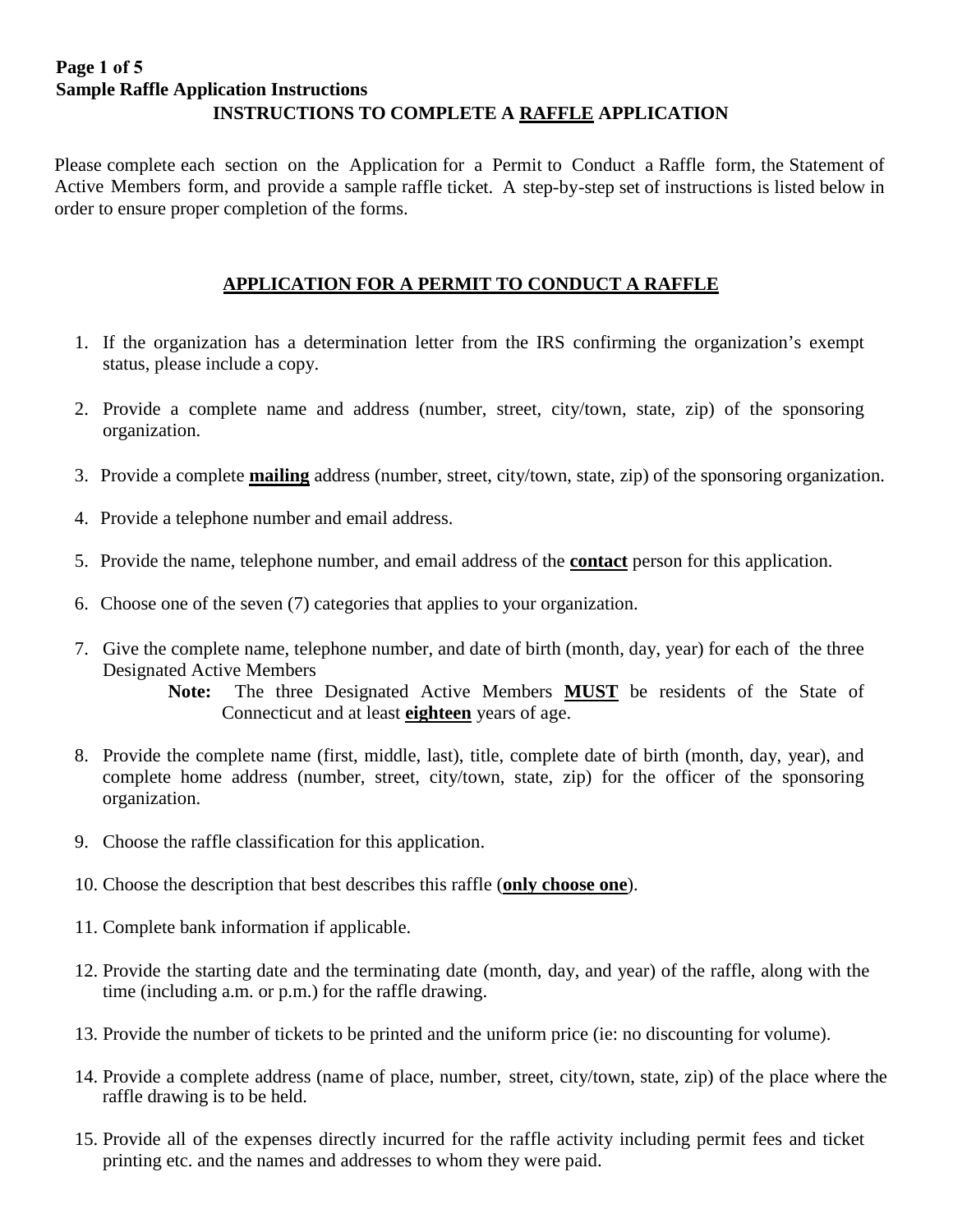#### **Page 2 of 5 Sample Raffle Application Instructions**

16. Provide all the merchandise information that will be awarded for the raffle activity including the names and addresses of the persons/organizations from whom the items were purchased or donated.

> **Note:** If an item is donated then the "Retail Value" must be completed. If the item is purchased then the "Amt. Paid by Org." must be completed. If an item is purchased at a reduced price, complete the "Amt. Paid by Org."

- 17. Provide the specific purpose of the entire net proceeds.
- 18. The ranking officer of the sponsoring organization must sign his/her name, provide his/her title, and date the form.

Note: Only the individual listed on the front of this application is recognized as an officer and may sign as the ranking officer.

#### **STATEMENT OF ACTIVE MEMBERS**

The three Designated Active Members listed on the application must read the information provided on the Statement of Active Members form, print their names in the designated areas and affix their signatures to the form.

#### **ALLOWABLE RAFFLE PRIZES**

All prizes given at any raffle shall be merchandise, tangible personal property or a ticket, coupon or gift certificate, entitling the winner to merchandise, tangible personal property, services, transportation on a common carrier by land, water or air and to any tour facilities provided in connection therewith, or to participation in a lottery conducted under Chapter 226. Such ticket, coupon or gift certificate shall not be refundable or transferable. No cash prizes or prizes consisting of alcoholic liquor shall be given, except as provided in Section 5 of the Bazaar and Raffle Act, and no prize shall be redeemed or redeemable for cash, except tickets for a lottery conducted under Chapter 226. Coins whose trading value exceeds their face value and coins not commonly in circulation shall not be deemed a cash prize. Section 5 of the Act provides that a sponsoring organization with a "Class No. 1", "Class No. 2" or "Class No. 4" traditional, cow-chip, duckrace, golf ball drop, or frog-race raffle permit may award cash prizes in addition to the aforementioned prizes.

#### **EACH TICKET MUST HAVE PRINTED THEREON:**

- The name of the sponsoring organization.
- The date (month, day, year), time (including a.m. or p.m.), and place (number, street, city/town, state) of the drawing.
- The price of the ticket.
- At least the three most valuable prizes to be awarded.
- The total number of prizes to be awarded.
- Each ticket must be numbered and must have a correspondingly numbered stub or counterpart with a designated space for the name and address of the ticket holder.
- **Note:** A sample of the raffle ticket must be attached for approval. A printer's proof or a legible specimen ticket may be provided. **UNDER NO CIRCUMSTANCES may an organization print tickets prior to receiving a raffle permit, which may only be issued by the appropriate municipal official**.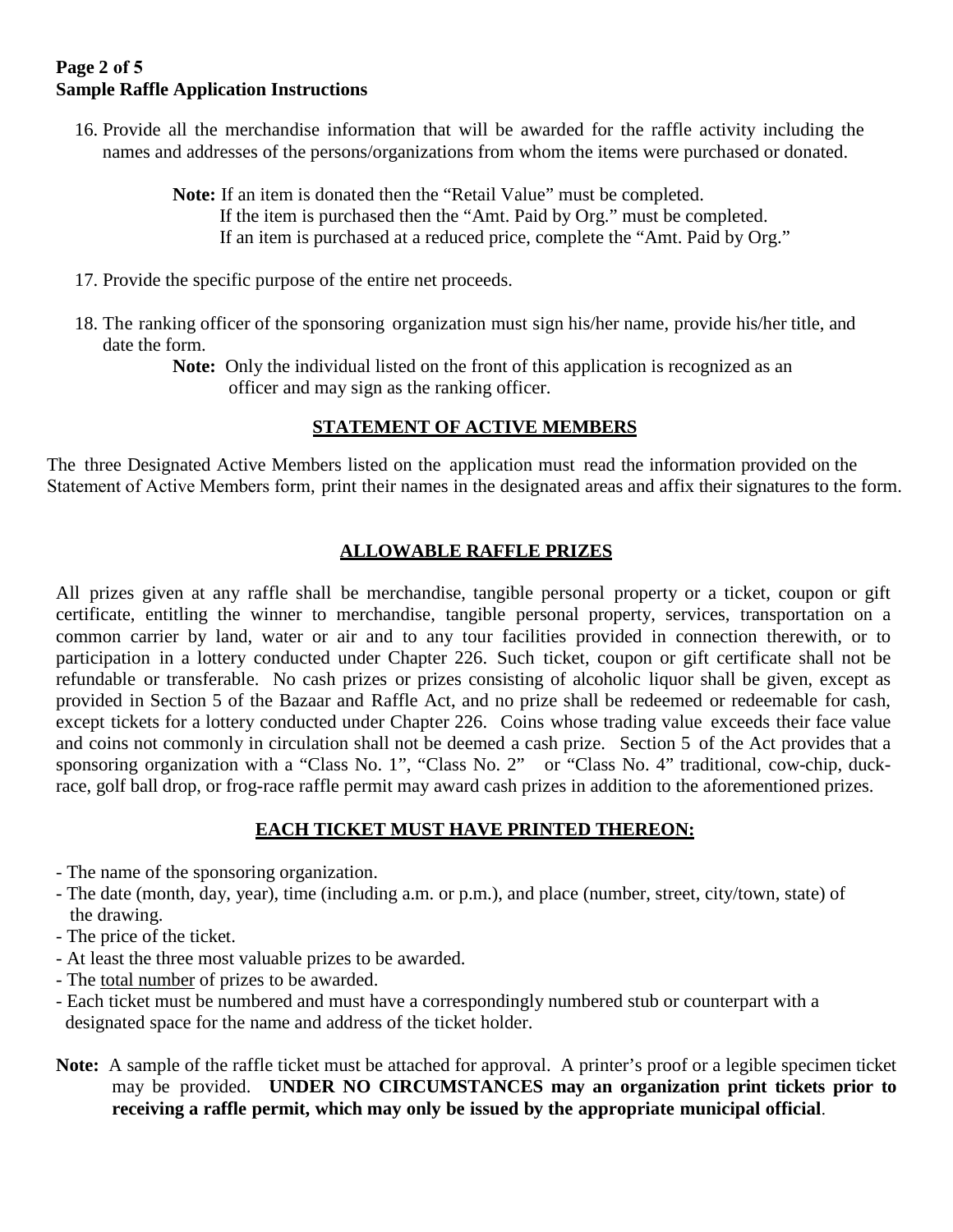#### **Page 3 of 5 Sample Raffle Application Instructions**

#### **HELPFUL REMINDERS**

The name of the sponsoring organization must appear exactly the same as the name that has been printed on the application form. It must be apparent to the purchaser of a ticket which organization is "sponsoring" the raffle.

The drawing information, such as the date, time and place of the drawing, should appear in one general area on the ticket.

The unit price of the raffle ticket must be printed on the ticket. Please note that all tickets shall be sold at a uniform unit price for each ticket without any discount or allowance for the purchase of more than one ticket.

The three most valuable prizes to be awarded must be printed on the raffle ticket. An organization may, however, list all prizes to be awarded if it desires to do so.

The total number of prizes to be awarded **must** be printed on the ticket (even if only one prize is to be awarded).

The organization **must** label each prize (example: 1<sup>st</sup> prize, 2<sup>nd</sup> prize, etc.) regardless of the number of prizes to be awarded.

The sample ticket must be numbered and must have a correspondingly numbered stub or counterpart with a designated space for the name and address of the ticket holder. An organization may indicate on the sample ticket where each ticket will be numbered by using one of the following:

> # # XXXX 00 TICKET NO.

**If the presence of the winner is required at the raffle drawing, this statement must be printed on the raffle ticket.** 

#### **ACCEPTABLE WORDING OF PRIZES PRINTED ON A RAFFLE TICKET MERCHANDISE PRIZES: (example: lamp, cordless phone, dvd player, etc.)**

- Merchandise prizes should be listed with a description of the item.
- The name of the place or business where the prize was obtained may **not** be listed on the ticket, since it would be considered advertising matter, which is prohibited (**unless** it is a gift certificate redeemable at that specific location). This information may be placed on any other material an organization may distribute such as pamphlets, flyers or posters, but it may **not** appear on a raffle ticket.
- The value may be listed after the description of the item of merchandise, but is not required to be printed on the ticket.

**\* May Word As:** *20" Color TV With Remote Control*

*Floral Wreath (Value \$50.00)*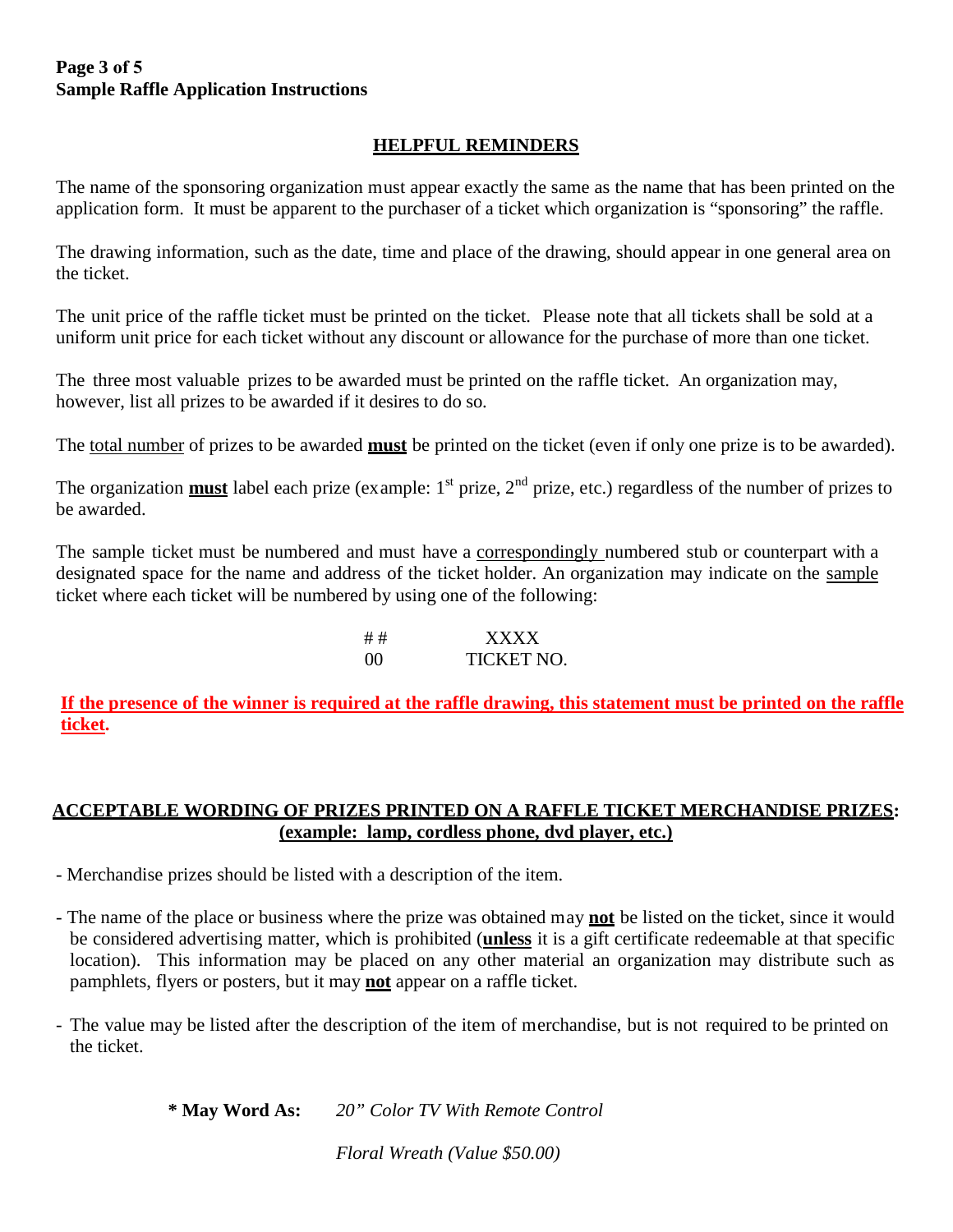#### **Page 4 of 5 Sample Raffle Application Instructions**

#### **CHOICE OF MERCHANDISE PRIZES:**

- The choice of merchandise prizes is allowed, provided that the choice is limited to not more than one of two specific items of merchandise of equal value, and a complete description of each item must be printed on the raffle ticket.
- The choice of a prize is strictly limited to merchandise items, and is not allowed for any other type of prize that may be offered in a raffle.

**\* May Word As:** *Crystal Bowl OR Crystal Vase*

#### **GIFT CERTIFICATES:**

- Gift certificates entitle the holder to exercise his/her option in the choice of an article of merchandise. Gift certificates that are redeemable at restaurants, grocery stores, malls, etc. where alcoholic beverages may be obtained must bear a notation, which states that the gift certificates may not be redeemed for alcoholic beverages. In offering a gift certificate as a prize, an organization cannot describe what the holder will receive when they redeem the gift certificate at a particular establishment. In other words, if an organization wants to award a specific item of merchandise, it cannot offer a gift certificate as the prize. In such a situation, it should simply offer the item it desires to award rather than the gift certificate.

**\* May Word As:** *\$200.00 gift certificate redeemable at Sam's Music Center*

*\$50.00 gift certificate redeemable at Lucian's Restaurant (EXCLUDES ALCOHOLIC BEVERAGES)*

**SERVICES**: (example: haircut, manicure, oil change, etc.)

- When a service is offered as a prize, it must be awarded as a gift certificate. This is to prevent organizations from giving the winners cash in order to pay for the service. However, since the original intent was to award a particular service to the winner, the organization may describe the kind of service(s) the winner will receive. If the service to be awarded must be completed within a certain period of time (example: 1 hour) or is limited to a certain number of people or objects, that information must be provided as part of the prize description.

| * May Word As: | \$25.00 gift certificate for haircutting services for 1 person redeemable<br>at Sue's Beauty Salon                       |  |  |  |  |
|----------------|--------------------------------------------------------------------------------------------------------------------------|--|--|--|--|
|                | \$100.00 gift certificate for oil change and tune-up services for one vehicle<br>redeemable at Ron's Auto Service Center |  |  |  |  |
|                | \$75.00 gift certificate for two hours of house cleaning services for<br>one home redeemable at Neat and Clean           |  |  |  |  |

- This is the **only** exception allowed in the awarding of gift certificates. All other gift certificates must be worded as previously mentioned.